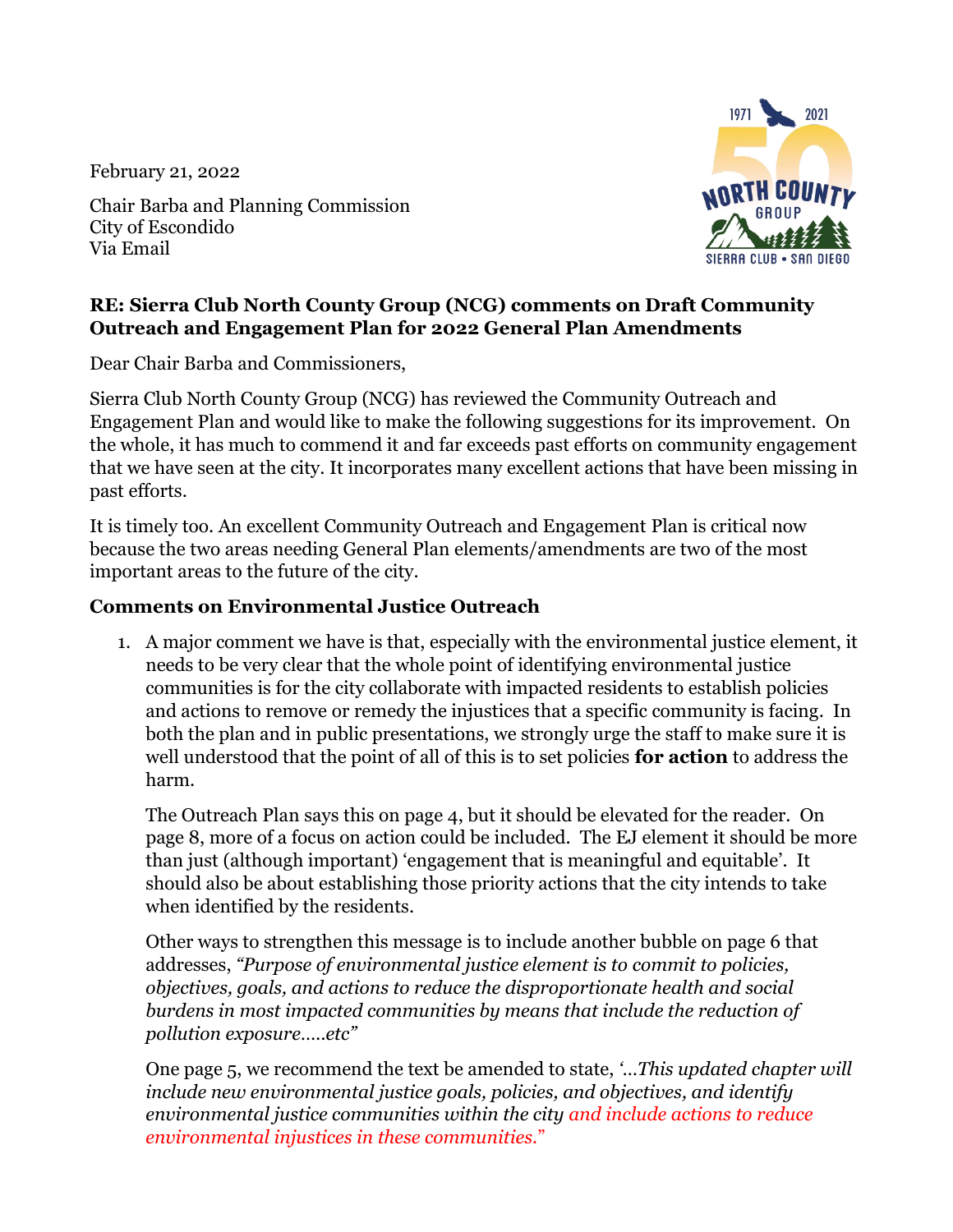Another potential place to elevate the action component is on page 8 to bold the words *"…effort to rectify the disproportionately high and adverse effects on the health and environmental wellbeing on low income communities and communities of color…."*

Last, it may be helpful to include specifically in the document that the adopted Climate Action Plan included many of these neighborhoods as *Priority Investment Neighborhoods*-where the intent was where the need and risks were greatest and funding should be invested first to reduce negative impacts of climate change.

- 2. We support the inclusion of the text acknowledging the historical role of those in power, including government and corporations, which created and upheld deeply inequitable structures. Ultimately, the specific history of inequities, voter disempowerment, and discriminatory actions of Escondido should be included in the discussion of environmental justice, housing element, and elsewhere in the General Plan.
- 3. Thank you for translating draft and final document into Spanish!
- 4. NCG recommends that a focus on indigenous and tribal communities have a specific effort beyond just the required SB 18 consultation.
- 5. NCG strongly supports inclusion of the Figure 1 chart of the *Spectrum of Community Engagement to Ownership*. This spectrum makes easily transparent what kinds of activities government should engage in itself to truly move in the direction of true representational government.
- 6. NCG recommends that the city add a key outreach element to hire community educators or a currently active NGO to conduct personal outreach and education throughout the development of the environmental justice element. One of the most effective communication models used by many other environmental justice communities is the promotora model. We strongly encourage the city to include local and state environmental justice networks like Environmental Health Coalition and the California Environmental Justice Alliance in your interviews and as reviewers and consultants.
- 7. NCG recommends that 'walking audits' such as are conducted by the Healthy Escondido Coalition and others are included in the neighborhood specific workshops or (maybe a better name) listening sessions.
- 8. Page 19, Open Houses within Specific Communities, should add solicitation from residents of additional information and actions they would like to see occur to address problems. The alternative scenarios should be co-created with the residents.
- 9. NCG is simply thrilled to see the inclusion of the intent for creation of an Environmental Justice Advisory Group comprised of individuals who live and work in environmental justice communities.